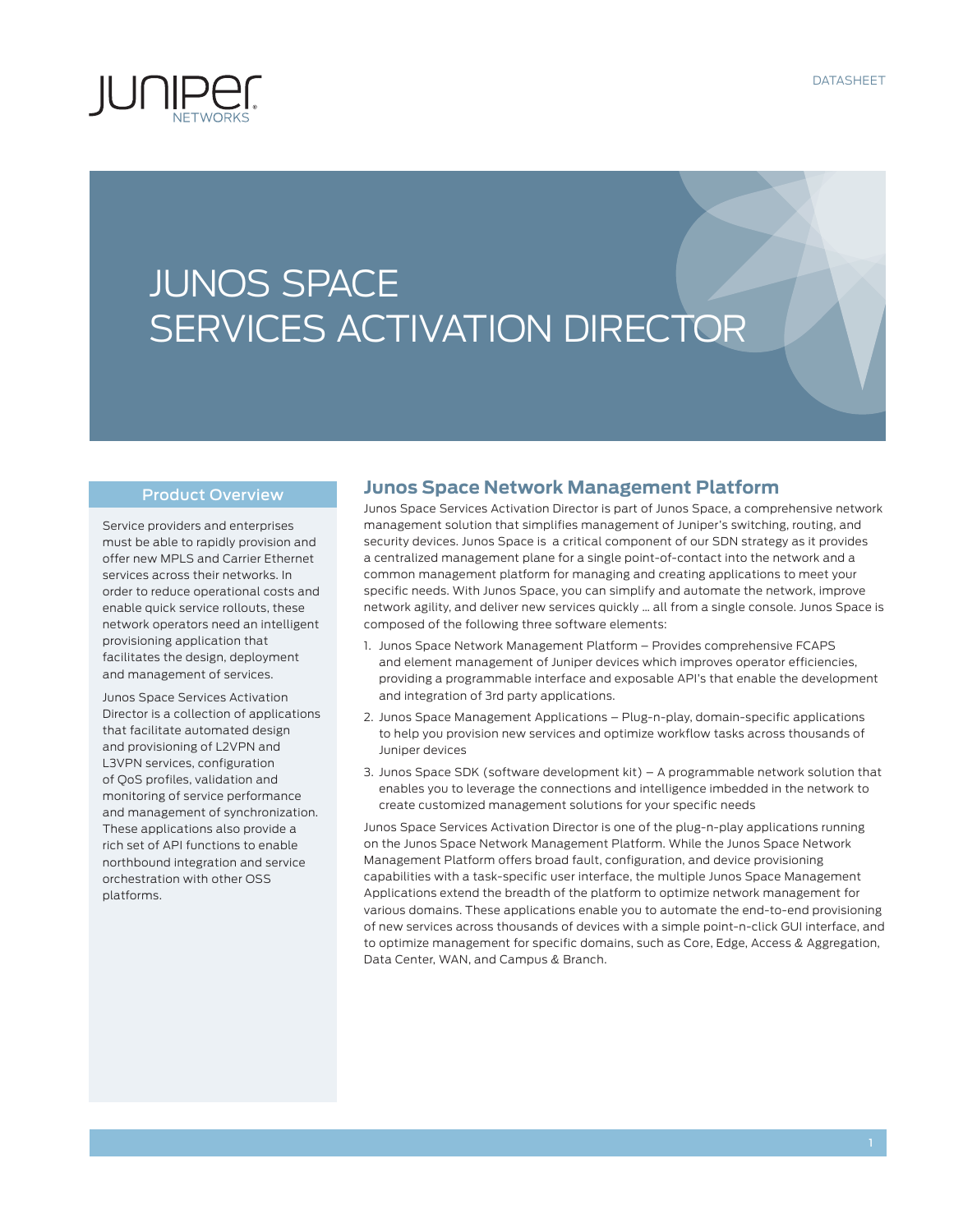## **Junos Space Services Activation Director Product Description**

Companies that offer MPLS and Carrier Ethernet services face common business challenges such as controlling capital and operating expenses, accelerating time to market and increasing customer satisfaction. At the same time, these companies also have to deal with technical challenges such as:

- Provisioning a customer service rapidly and accurately
- Scaling to keep up with customer demand
- Tracking site-specific quality of service (QoS)
- Troubleshooting and pinpointing problems in the network
- Finding trained personnel with expertise in networking and MPLS technologies

Junos Space Services Activation Director is a set of multiple Junos Space Management Applications that allow service providers and enterprises to rapidly enable new service offerings. It facilitates an automated and streamlined approach to the service design and provisioning process, and helps to reduce fallouts from misconfigured customer services thereby increasing customer satisfaction and retention. Besides automating key provisioning tasks, Junos Space Services Activation Director also provides a complete network management solution including automated network discovery, MPLS resource management, point-and-click service provisioning, validation, and troubleshooting for MPLS and Carrier Ethernet service environments.



Figure 1: Junos Space Service Activation Director Functions

The Junos Space Services Activation Director consists of a comprehensive suite of interconnected applications for service provisioning, path configuration, synchronization management, QoS configuration, and network diagnostics. These applications and their high-level capabilities are summarized below:

- Services Activation Director-Network: Automate the design, activation, and validation of the provisioning process for L2 and L3 VPNs across MPLS and Carrier Ethernet networks, enabling service providers to efficiently and cost-effectively manage deployments while reducing fallouts from misconfigured services.
- Services Activation Director-Transport: Design, provision and activate RSVP signaled label-switched paths (LSPs), as well as static LSPs. LSPs can be configured as end-to-end, P2P, or P2MP LSPs.
- Services Activation Director-QoS: Create QoS profiles and assign them to specific Ethernet services.
- Services Activation Director-SLA: Perform management functions such as Ethernet Connectivity Fault Management (CFM), Ethernet link-level fault detection and management, and Bidirectional Forward Detection (BFD).
- Services Activation Director-Sync: Configure and provision synchronization interfaces such as IEEE1588-2008(PTP) and Synchronous Ethernet (SyncE).

The Junos Space Network Management Platform and the Junos Space Services Activation Director are all accessible through a northbound Representational State Transfer (REST)-based API. This enables network providers to tap into the rich functionality of Junos Space and build native applications on their Operations/Business Support Systems (OSS/BSS) as they begin to embrace SDN architectures in their networks.

The Junos Space Network Management Platform infrastructure provides the basic capabilities for device management and system administration, such as:

- Device discovery
- Device image management
- Device inventory management
- Script management
- Log files management
- User and security administration
- Fault management
- Performance management

In addition to these basic functions, the Junos Space Network Management Platform facilitates a multi-tenant, plug-and-play application environment that enables fast start up and in-service device upgrades.

#### **Rapid Device Discovery**

Junos Space Network Management Platform uses a variety of methods to discover network devices and bring them under management. Once the devices are under management, Junos Space Network Management Platform collects the entire physical inventory of these network elements and maintains a centralized repository of real-time information about each device, such as:

- List of line cards (FPC)
- Interface cards (PIC)
- Serial number for each chassis component
- Juniper Networks Junos operating system version
- Operational, administrative state, speed/duplex of the interfaces
- Chassis type

# **Device Pre-Staging**

Once devices have been discovered, pre-staging takes the devices already under Junos Space management and prepares them for service activation. Services Activation Director-Network automatically detects the MPLS roles and the corresponding UNIs of discovered devices. The pre-staging process discovers network provider edge (N-PE) devices in the Junos Space database and assigns roles to those devices and their interfaces. This simplifies the service provisioning task, because only the qualified devices are allowed to be selected.

#### **Automated MPLS Resource Management**

Deploying Carrier Ethernet services requires multiple network resources to be allocated and tracked per customer site. The most common network resources are VLAN ID, Virtual Circuit (VC ID), route targets, and route distinguishers. In the case of VLAN IDs, these are usually allocated per customer-facing interface. When a service provider is potentially handling hundreds of customers, each being provisioned hundreds of services, tracking network resources can quickly become unmanageable and unscalable—particularly when the resources are manually tracked. For example, consider a scenario where a customer is experiencing loss of packets from one site to another. How quickly can a help desk operator be able to troubleshoot the problem to help this customer?

Services Activation Director-Network provides automated MPLS resource management. It auto allocates VLAN IDs to the user-tonetwork interfaces (UNIs), VC IDs and IPV4 addresses, and it tracks used resources. This not only minimizes user input during provisioning but also guarantees that the service provisioning pushed to the devices does not conflict with existing resources on the network.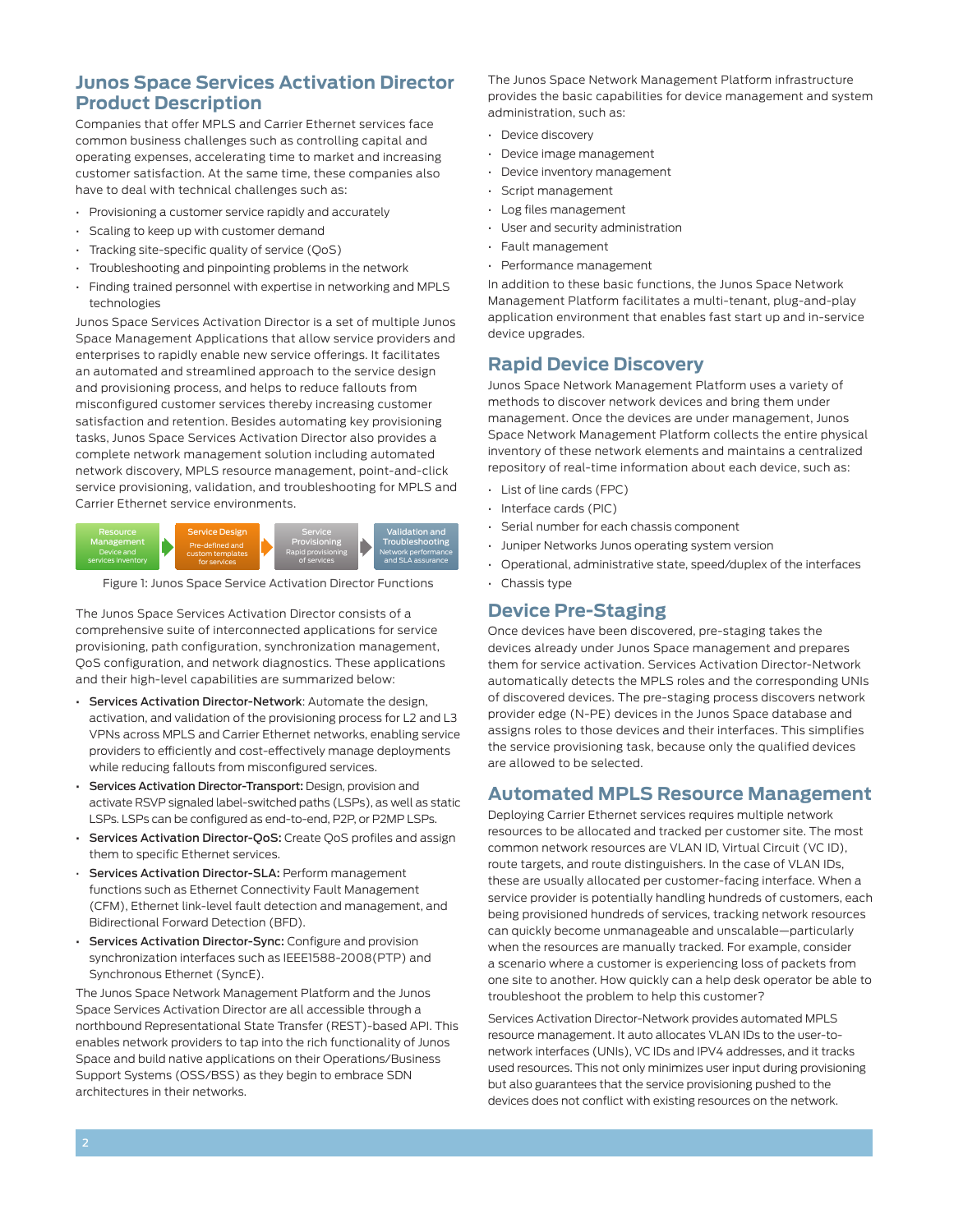# **Rapid Service Design**

Predefined service definitions in Services Activation Director-Network capture Juniper best practices for standard services in terms of the options selected, prefilled values for attributes such as bandwidth and more. Privileged users can create custom service definitions for non-standard network configurations.

| space                                   |                                                   |                         |                                  |            | <b>Welcome super</b> | Sat Dec 01 2012 11:10 PM PST @ ② 盘 [-]            |
|-----------------------------------------|---------------------------------------------------|-------------------------|----------------------------------|------------|----------------------|---------------------------------------------------|
| <b>laolications</b><br>n                | Service Design > Manage Service Definitions       |                         |                                  |            |                      |                                                   |
| iw.<br>Network Activate                 |                                                   |                         |                                  |            |                      | <b>O</b> Actions *                                |
| Dashboard<br>Name<br><b>B</b> Devices   |                                                   | <b>State</b>            | <b>Straite face</b>              | Signating  | <b>Created By</b>    | <b>Created Date -</b>                             |
| al Service Provisioning                 | L3VPN-BGP-Static                                  | Published               | <b>L3 VPN (Full Mesh)</b>        |            | <b>SUDE</b>          | Nov 19, 2012 11:43:33 PM PST                      |
| <b>Bi Service Design</b>                | ELine-BSP-OinO-AINLAN                             | <b>Published</b>        | Point-to-Point Pseudowine        | <b>BGP</b> | <b>SLOEF</b>         | Nov 19, 2012 11:43:33 PM PST                      |
| la Manage Service Definition            | 13VPN-0SPF-Static                                 | Published               | L3 VPN (Full Mesh)               |            | <b>SLIDE</b>         | Nov 19, 2012 11:43:33 PM PST                      |
| iii Manage Service Templater            | ELine-BSP-Dot1g-SingleWLAN                        | <b>Indistrict</b>       | Point-to-Point Pseudowire        | <b>BOP</b> | <b>SUDE</b>          | Nov 19, 2012 11:43:33 PM PST                      |
| a Prestage Devices<br>al Job Management | DVPN-OSPF-StaticDidd-Spoke-1-<br><b>Interface</b> | Published               | L3 VPN (Hub-Spoke 1 Interface)   |            | super                | Nov 19, 2012 11:43:33 PM PST                      |
|                                         | <b>FLine-RGP-PortRased</b>                        | <b>Published</b>        | Point-to-Point Possadowire       | <b>BGP</b> | super                | Nov 19, 2012 11:43:33 PM PST                      |
|                                         | L3VPN-BGP-Static/Hub-Spoke-1-<br>nterface)        | Published               | L3 VPN (Hub-Spoke 1 Interface)   |            | super                | Nov 19, 2012 11:43:33 PM PST                      |
|                                         | ELine-Dot I a-SingleW.AN-Ext-CCC                  | Published               | Point-to-Point Paeudowine        | LDP        | <b>SLIDEE</b>        | Nov. 19, 2012 11:43:33 PM PST                     |
|                                         | <b>FLine-PortRaced</b>                            | <b>Indisted</b>         | <b>Point to Point Possibure</b>  | LDP.       | <b>SUDE</b>          | Nov 19, 2012 11:43:33 PM PST                      |
|                                         | <b>TOM Interface</b>                              | <b>District And</b>     | Point-to-Point Pseudowine        | LDP        | <b>SLOEF</b>         | Nov 19, 2012 11:43:33 PM PST                      |
|                                         | <b>Static TDM pseudowire</b>                      | Published               | <b>Point-to-Point Pseudowire</b> | LDP        | super                | Nov 19, 2012 11:43:33 PM PST                      |
|                                         | ATM pseudowire                                    | <b>District Control</b> | Point-to-Point Pseudowine        | <b>LDP</b> | <b>SUDER</b>         | Nov 19, 2012 11:43:33 PM PST                      |
|                                         | <b>ATM-AALS pseudowine</b>                        | Published               | Point-to-Point Paeudowine        | LDP        | <b>SUDE</b>          | Nov. 19, 2012 11:43:33 PM PST                     |
|                                         | Static ATM pseudowire                             | <b>Distriction</b>      | Point-to-Point Pseudowire        | LDP.       | super                | Nov. 19, 2012 11:43:33 PM PST                     |
|                                         | Static ATM-AALS pseudowine                        | <b>Diddlehad</b>        | Point-to-Point Pseudowine        | LDP.       | super                | Nov 19, 2012 11:43:33 PM PST                      |
|                                         | <b>FLine-OnOALL-10G</b>                           | <b>Published</b>        | Point-to-Point Possadowine       | LDP        | <b>BLID-BC</b>       | Nov. 19, 2012 11:43:33 PM PST                     |
|                                         | ELAN BOP-OinQ-ARVLAN                              | <b>Published</b>        | VPLS (MultiPoint-MultiPoint)     | <b>RGP</b> | <b>SUDE</b>          | Nov 19, 2012 11:43:32 PM PST                      |
|                                         | ELine-QinQ-AINLAN                                 | Published               | Point-to-Point Pseudowine        | LDP        | <b>SLORE</b>         | Nov 19, 2012 11:43:32 PM PST                      |
|                                         | ELine-QinQ-AllVLAN-CCC                            | <b>Published</b>        | Point-to-Point Possadowire       | LDP        | super                | Nov 19, 2012 11:43:32 PM PST                      |
|                                         | ELAN-BGP-Dot1O-SingleWLAN                         | - Published             | VPLS (MultiPoint-MultiPoint)     | <b>BOP</b> | <b>SUDE</b>          | Nov 19, 2012 11:43:32 PM PST                      |
|                                         | ELine-OinO-ABVLAN-Ext-CCC                         | <b>Published</b>        | Point-to-Point Paeudowine        | LDP        | <b>BLIDEC</b>        | Nov 19, 2012 11:43:32 PM PST                      |
|                                         | ELine OinQ VLANRange                              | <b>Published</b>        | <b>Point-to-Point Pseudowire</b> | LDP.       | <b>SUDE</b>          | Nov. 19, 2012 11:43:32 PM PST                     |
|                                         | ELAN-BGP-PortBased-10-100M                        | <b>Published</b>        | VPLS (MultiPoint-MultiPoint)     | <b>BGP</b> | <b>SUD-EF</b>        | Nov 19, 2012 11:43:32 PM PST                      |
|                                         | ELine-QinQ-VLANRange-CCC                          | Published               | Point-to-Point Pseudowire        | LDP        | super                | Nov 19, 2012 11:43:32 PM PST                      |
|                                         | LAN 80P-QinQ Range<br><b>MA MARGIAREM</b>         | - Published             | VPLS (MultiPoint-MultiPoint)     | <b>BGP</b> | <b>SUDE</b>          | Nov 19, 2012 11:43:32 PM PST                      |
|                                         | Etine-QinQ-VLANRange-Ext-CCC                      | Published               | Point-to-Point Pointdowing       | LDP        | <b>SLOIT</b>         | Nov. 19, 2012 11:43:32 PM PST                     |
|                                         | ELine-Dot1g-SingleVLAN                            | <b>Published</b>        | Point-to-Point Pseudowine        | LDP        | super                | Nov 19, 2012 11:43:32 PM PST                      |
|                                         | ELAN-BGP-DinO-ABVLAN-<br><b>La hasiltania</b>     | <b>Published</b>        | VPLS (MultiPoint-MultiPoint)     | <b>BGP</b> | <b>SLORE</b>         | Nov 19, 2012 11:43:32 PM PST                      |
|                                         | ELine-Dot1o-SingleW.AN-CCC                        | <b>Published</b>        | Point-to-Point Passadowine       | LDP        | <b>SLIDEC</b>        | Nov. 19, 2012 11:43:32 PM PST                     |
|                                         | <b>ELAN BGP-QinQ-ARVLAN</b><br>Mormalized Mone    | <b>Published</b>        | VPLS (MultiPoint-MultiPoint)     | <b>BGP</b> | super                | Nov 19, 2012 11:43:32 PM PST                      |
|                                         | <b>BALLASTIC</b><br><b>Citizene</b>               |                         |                                  |            |                      | Disclaying 11 to 60 of 63 policy 30               |
| <b>Done</b>                             |                                                   |                         |                                  |            |                      | 信 · 先100% ·<br>City Internet   Protected Mode: On |

Figure 2: Pre-configured Service Definitions

Juniper recommended configurations for various service types include the following:

- P2P E-LINE service
- Full mesh and hub-and-spoke VPLS service
- Full mesh and hub-and-spoke L3VPN service

#### **Automated Service Provisioning**

Seventy-five percent of network outages are due to human error, such as misconfiguration when changing an existing customer configuration. Imagine that you have to activate a 20-site virtual

private LAN service (VPLS) for a customer. How do you get started? Start a spreadsheet and keep track of the endpoints, PE routers, interfaces, VLANs per interfaces, route targets, route distinguishers, and other MPLS resources? You start by configuring the first site with great attention to detail, update your spreadsheet or piece of paper, and slowly you make your way to your twentieth site by the end of the week. Now, how do you know that the VPLS for the twentieth site is working? You need to go site by site and verify that you have reachability to all remote sites, issuing 20x19 pings.

What happens when you lose the spreadsheet where you captured all of the information for this customer VPN? What do you do if you need to add a twenty-first site to this VPN and verify that this new site is working with the preceding 20 sites?

Services Activation Director-Network provides a simple pointand-click provisioning tool that allows the operator to easily select the endpoints for activating a customer multisite VPN. It also provides pre-validation before applying a VPN configuration to target devices, verifying that there are no collisions with existing configurations on the target devices and ensuring that set of network parameters ultimately works and renders the VPN connection functional.

Services Activation Director-Transport facilitates bulk provisioning of pseudowires for mobile backhaul deployments. This capability greatly simplifies provisioning of thousands of cell sites at a time with configuration that is somewhat similar. Services Activation Director-Transport helps to design, provision, and activate RSVP signaled label-switched paths (LSPs), as well as static LSPs. These LSPs can be configured as end-to-end, point-to-point, or point-to-multiple-point LSPs.



Figure 3: Automated VPLS Service Activation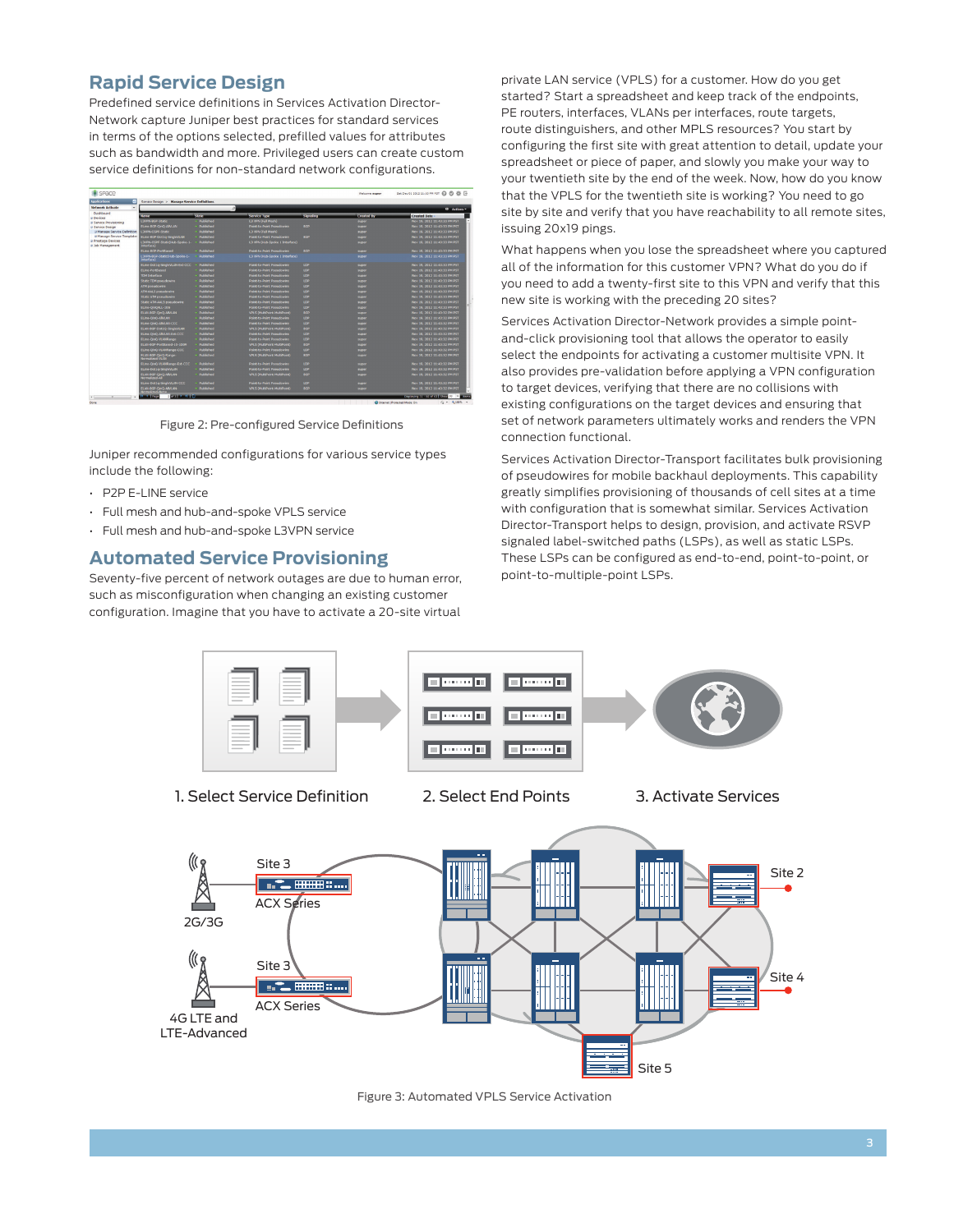

Figure 4: Service validation using OAM flows

# **Automated MPLS Service Validation and Troubleshooting**

Generating an accurate configuration and applying that configuration is the first step. But ensuring that the service is operational is an additional step that Services Activation Director-Network provides. Verifying that the control plane and data plane are functional guarantees that the VPN service is actually up and running.

The real value of Junos Space Services Activation Director comes when the number of VPN sites is large. The Services Activation Director-Network application detects all of the sites in a VPN and is able to verify that the label-switched paths (LSPs) are operational on all sites—issuing a full-mesh MPLS Operation, Administration, and Maintenance (OAM) verification to validate that the data plane is operational.

If one or more sites are not reachable, the operator is immediately alerted to the broken sites with a detailed analysis of the failure conditions.

Services Activation Director-Network—with its built-in autodiscovery (AD), resource management capabilities and service design—allows services providers to quickly start offering Carrier Ethernet services in a very cost-effective manner.

Services Activation Director-Network provides the following benefits:

- Removal of all possible manual configuration errors
- One centralized location for all L2VPN and L3VPN services
- Reduced mean time to recovery (MTTR) when troubleshooting customer connectivity issues

#### **Synchronization Management**

The Services Activation Director-Sync application manages synchronization devices such as Juniper's TCA Series Timing Appliances as well as synchronization subsystems within other Juniper devices that support the IEEE1588-2008 standard – commonly known as Precision Time Protocol, or PTP. In addition to managing device level synchronization attributes, Services Activation Director-Sync also manages logical timing entities or domains that comprise groups of devices or subsystems. Users can create timing domains, assign various synchronization devices and subsystems to a domain and then apply a specific timing service template to each domain. Services Activation Director-Sync scans through the devices in the timing domain and performs configuration operations one-by-one based on the service template, thus automating and greatly simplifying the configuration process.

Services Activation Director-Sync provides configuration management, health monitoring, discovery, and GUI visualization of synchronization devices.

## **Customized QoS profiles for bandwidth management**

The Services Activation Director-QoS facilitates configuration of Quality of Service (QoS) features to provide improved service to certain types of network traffic. Enabling QoS on an Ethernet service can improve network service by providing dedicated bandwidth, setting traffic priorities across the network, improving loss characteristics, shaping network traffic, and managing network congestion. Illustration 5 shows the Services Activation Director-QoS application points for traffic on an Ethernet service.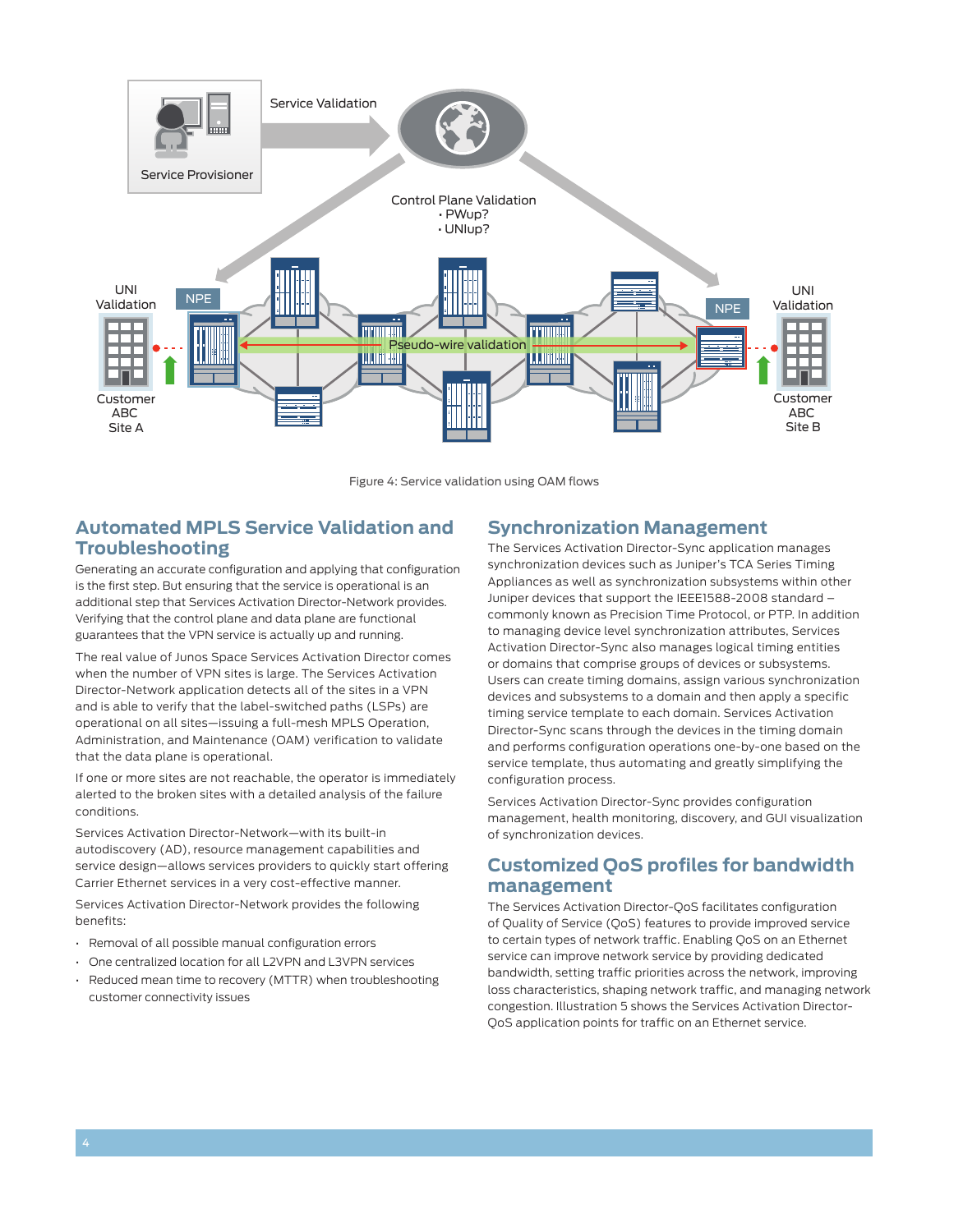

Figure 5: Possible locations where QoS profiles may be applied



Figure 6: QoS profiler

Users create QoS profiles to configure the appropriate QoS settings for a service. The QoS profile specifies classification and policing for UNI ingress traffic and scheduling, shaping, and rewrite rules for UNI egress traffic. Once a QoS profile is created, it can be assigned to an Ethernet service to configure the UNI ingress and UNI egress interfaces on the N-PE devices associated with the service. Figure 6 is a screen shot of Services Activation Director-QoS showing the details of the classes of services.

# **Service Validation and SLA Monitoring**

After a service has been provisioned, the service provider must be able to monitor the service in order to guarantee SLAs. Monitoring involves checking end-to-end path connectivity of control plane and the data plane. Control plane validation involves verifying that the MPLS edge routers have indeed established logical connections. For E-LINE LDP and BGP, LSPs have to be peered, and pseudowires from both PE routers have to be operationally in 'up' status. For VPLS multipoint to multipoint, each site/leg has to have all the configured LSPs operationally 'up'.

Data plane validation is one last step that leverages exiting MPLS OAM pings to ensure that the data plane is indeed working. The Services Activation Director-SLA application provides the following monitoring capabilities:

- Connectivity Fault Management (CFM) configuration at the port and interface level
- Service level CFM for P2P (E-Line) and VPLS (E-LAN) services
- Support for Y.1731 based one-way and two-way measurements for frame delay, frame delay variation, frame loss and service availability

The Services Activation Director-SLA application enables users to set up CFM flows between service endpoints in order to monitor the end-to-end service using Y.1731 frames. Users can choose to gather performance data on demand, or create SLA Iterators and assign them to a service in order to periodically measure the data. In addition to these iterators, users can also associate an Action Profile with a service to describe actions that must be performed when connectivity problems are detected with the service.







Figure 8: Performance data collected through OAM flows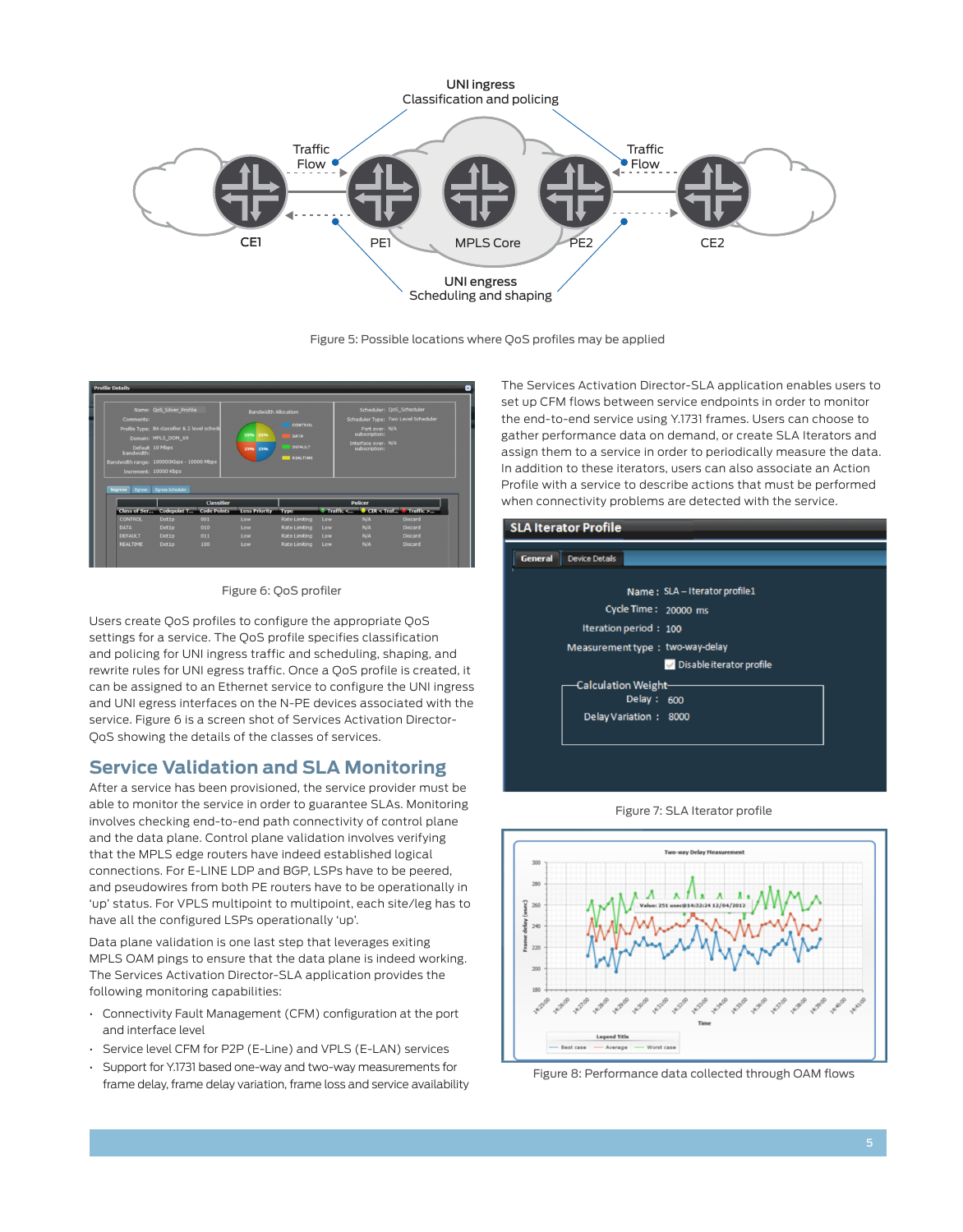# **Features and Benefits**

| Features                                                 | <b>Feature Description</b>                                                                                                                                                                                                                                                                                                                                                                                                   | <b>Benefits</b>                                                                                                                                                                                                                                                                                                                                                                                                                                                                                         |
|----------------------------------------------------------|------------------------------------------------------------------------------------------------------------------------------------------------------------------------------------------------------------------------------------------------------------------------------------------------------------------------------------------------------------------------------------------------------------------------------|---------------------------------------------------------------------------------------------------------------------------------------------------------------------------------------------------------------------------------------------------------------------------------------------------------------------------------------------------------------------------------------------------------------------------------------------------------------------------------------------------------|
| Reliable and scalable architecture                       | · The Junos Space Service Activation Director runs on a<br>distributed and scalable architecture.<br>. The Junos Space fabric can be expanded organically,<br>as administrators can simply add nodes to increase<br>scalability.<br>Users can monitor the health of the fabric, and<br>adjust node membership, as needed. The application<br>automatically load-balances the processing across<br>any new nodes as required. | · Allows for a resilient application infrastructure.<br>Allows for expansion of the application infrastructure<br>with the growth of the number of devices, number of<br>GUI operators and northbound operations support<br>systems (OSS) clients.<br>Enables geographically distributed data centers to<br>operate on the same Junos Space fabric. In case one<br>data center is not operational, the secondary data<br>center can still provide full management capability to<br>continue operations. |
| Autodiscovery (AD) and inventory<br>of network devices   | Using IP address range, IP subnet and hostname,<br>Services Activation Director-Network is able to<br>connect to and bring in the complete physical<br>inventory of the managed devices.<br>Extends network discovery to MPLS VPN roles<br>including ATM and OCx.                                                                                                                                                            | Provides a complete and accurate device inventory of<br>line cards, PICs, interfaces, Junos OS version, chassis<br>type, and serial number that is accessible in one<br>single place.<br>· Improved pseudowire support is available.                                                                                                                                                                                                                                                                    |
| Automated MPLS and network<br>resource management        | • Leveraging Juniper best practices, there is a set of<br>predefined network signature rules that help with the<br>MPLS role, UNI, NNI, and VLAN ID pools assignment.<br>Once these rules are applied to the discovered<br>network devices, automatic role assignment, UNI<br>selection and corresponding VLAN ID tagging occur.                                                                                             | When configuring carrier Ethernet services, a large<br>number of network resources typically need to be<br>allocated and tracked for a given MPLS service.<br>Provisioning Ethernet services at scale becomes<br>fast and efficient by automating network resource<br>allocation.                                                                                                                                                                                                                       |
| Service design                                           | • Leveraging Juniper MPLS best practices, Services<br>Activation Director-Network has predefined service<br>offering designs for E-LINE and ELAN-VPLS services.<br>Service designers can further customize a carrier's<br>predefined service offering designs.                                                                                                                                                               | $\cdot$ Time to market is shortened, providing a turnkey<br>service model that can be leveraged rapidly.<br>Custom service definitions allow for flexibility in<br>service provisioning                                                                                                                                                                                                                                                                                                                 |
| Multihoming                                              | • VPLS multihoming connects a customer site to<br>multiple PE routers.                                                                                                                                                                                                                                                                                                                                                       | Redundant connectivity is provided in the event of a<br>PE router-to-CE device link failure or the failure of a<br>PE router.                                                                                                                                                                                                                                                                                                                                                                           |
| Point-and-click provisioning                             | Simple point-and-click provisioning allows the<br>operator to easily select the endpoints for activating<br>a customer VPN.<br>MPLS services supported are carrier Ethernet E-LINE<br>and ELAN-VPLS.                                                                                                                                                                                                                         | · Removes all possible manual configuration errors.<br>· Provides one centralized location to track all<br>customer VPN services (E-LINE, ELAN-VPLS).<br>Reduces MTTR when troubleshooting customer<br>connectivity issues.                                                                                                                                                                                                                                                                             |
| Configuration pre-validation                             | Before deploying carrier Ethernet services, pre-<br>validation is done to determine if there are any<br>conflicts with selected network parameters in the<br>network-VLAN IDs, VC ID, Route Targets (RTs)<br>collision, uniqueness of Route Distinguisher (RD).                                                                                                                                                              | All of these network pre-validations provide a certain<br>level of assurance that the service intended by the<br>operator has no conflicts and is configured correctly<br>without errors.                                                                                                                                                                                                                                                                                                               |
| Configuration post-validation                            | Services Activation Director-Network validates at<br>$\blacksquare$<br>a configuration level to determine if the intended<br>configurations are present on all targeted devices.                                                                                                                                                                                                                                             | Ensures that the service configurations are present as<br>intended by the operator.                                                                                                                                                                                                                                                                                                                                                                                                                     |
| Operational validation                                   | In order to ensure that carrier Ethernet services are<br>$\epsilon$<br>operational, two validation levels are executed-<br>control plane and data plane validations.                                                                                                                                                                                                                                                         | Provides the operator with a clear assurance that<br>carrier Ethernet services are indeed working.                                                                                                                                                                                                                                                                                                                                                                                                      |
| Create, Read, Update, and Delete<br>(CRUD) functionality | CRUD is applied to resource management for MPLS<br>$\epsilon$<br>VPN service deployment.<br>IP address pool handling is available.<br>$\cdot$ Provides automation of attributes such as AS#, RD<br>pools.                                                                                                                                                                                                                    | Customers can easily assign IP address selections,<br>reducing multiple manual steps.<br>· Improves handling of additional L3VPN attributes.                                                                                                                                                                                                                                                                                                                                                            |
| Synchronization management                               | Services Activation Director-Sync allows<br>configuration of PTP and SyncE interfaces across<br>Juniper devices                                                                                                                                                                                                                                                                                                              | • Network-wide consistency in management of<br>synchronization - a critical requirement for 3G/4G/<br>LTE networks                                                                                                                                                                                                                                                                                                                                                                                      |
| Performance monitoring                                   | · Services Activation Director-SLA facilitates fault<br>monitoring of ports, interfaces and services and<br>provides network performance data                                                                                                                                                                                                                                                                                | · Provides early warning about network problems and<br>allows service providers to meet SLAs                                                                                                                                                                                                                                                                                                                                                                                                            |
| OSS/BSS integration                                      | All the applications in the Junos Space Services<br>Activation Director provide REST API for northbound<br>OSS/BSS to access the applications and orchestrate<br>other services                                                                                                                                                                                                                                              | Simple interface to achieve platform extensibility,<br>multivendor support and service orchestration                                                                                                                                                                                                                                                                                                                                                                                                    |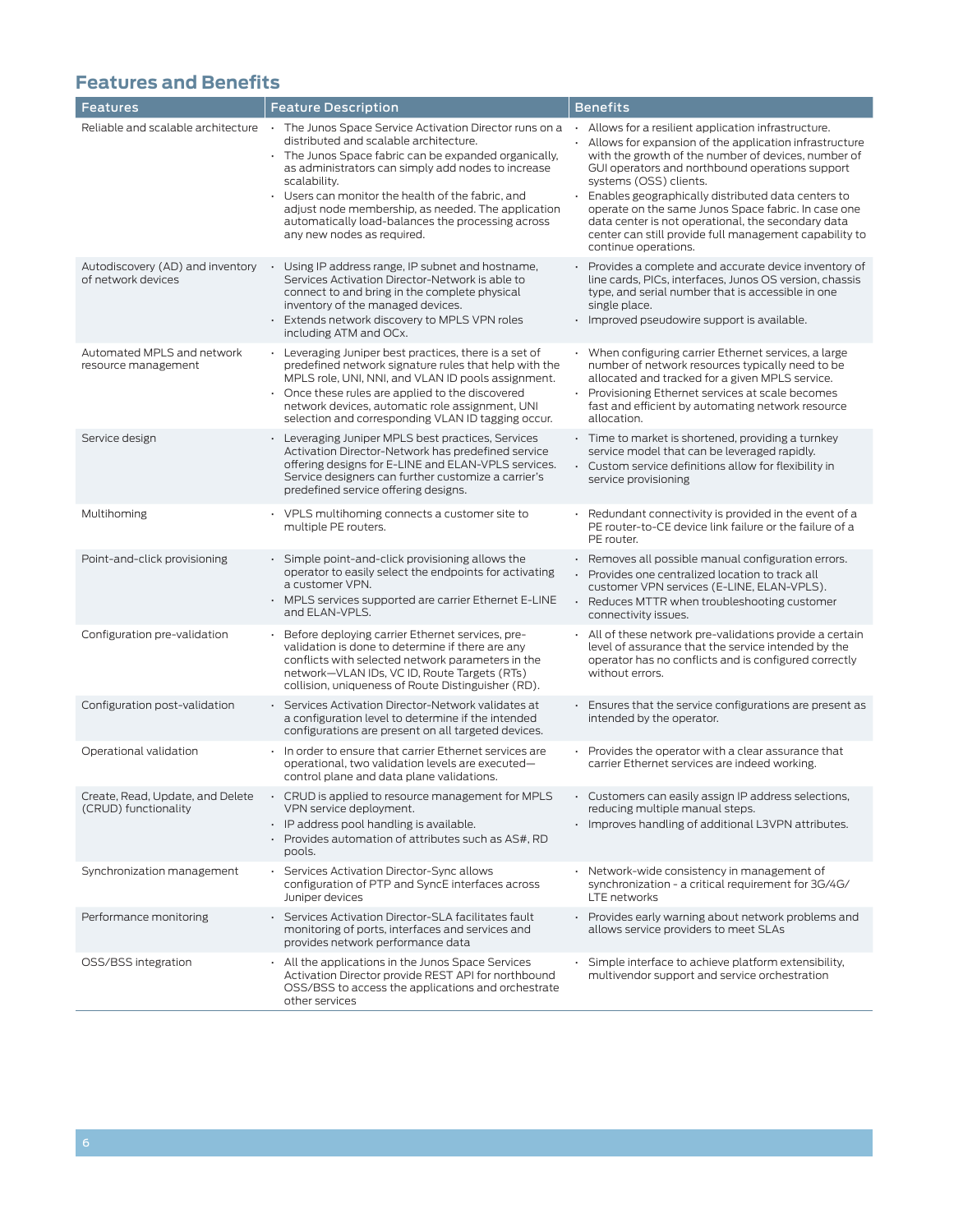## **Juniper Networks Services and Support**

Juniper Networks is the leader in performance-enabling services that are designed to accelerate, extend, and optimize your high-performance network. Our services allow you to maximize operational efficiency while reducing costs and minimizing risk, achieving a faster time to value for your network. Juniper Networks ensures operational excellence by optimizing the network to maintain required levels of performance, reliability, and availability. For more details, please visit www.juniper.net/us/en/ products-services.

### **About Juniper Networks**

Juniper Networks is in the business of network innovation. From devices to data centers, from consumers to cloud providers, Juniper Networks delivers the software, silicon and systems that transform the experience and economics of networking. The company serves customers and partners worldwide. Additional information can be found at www.juniper.net.